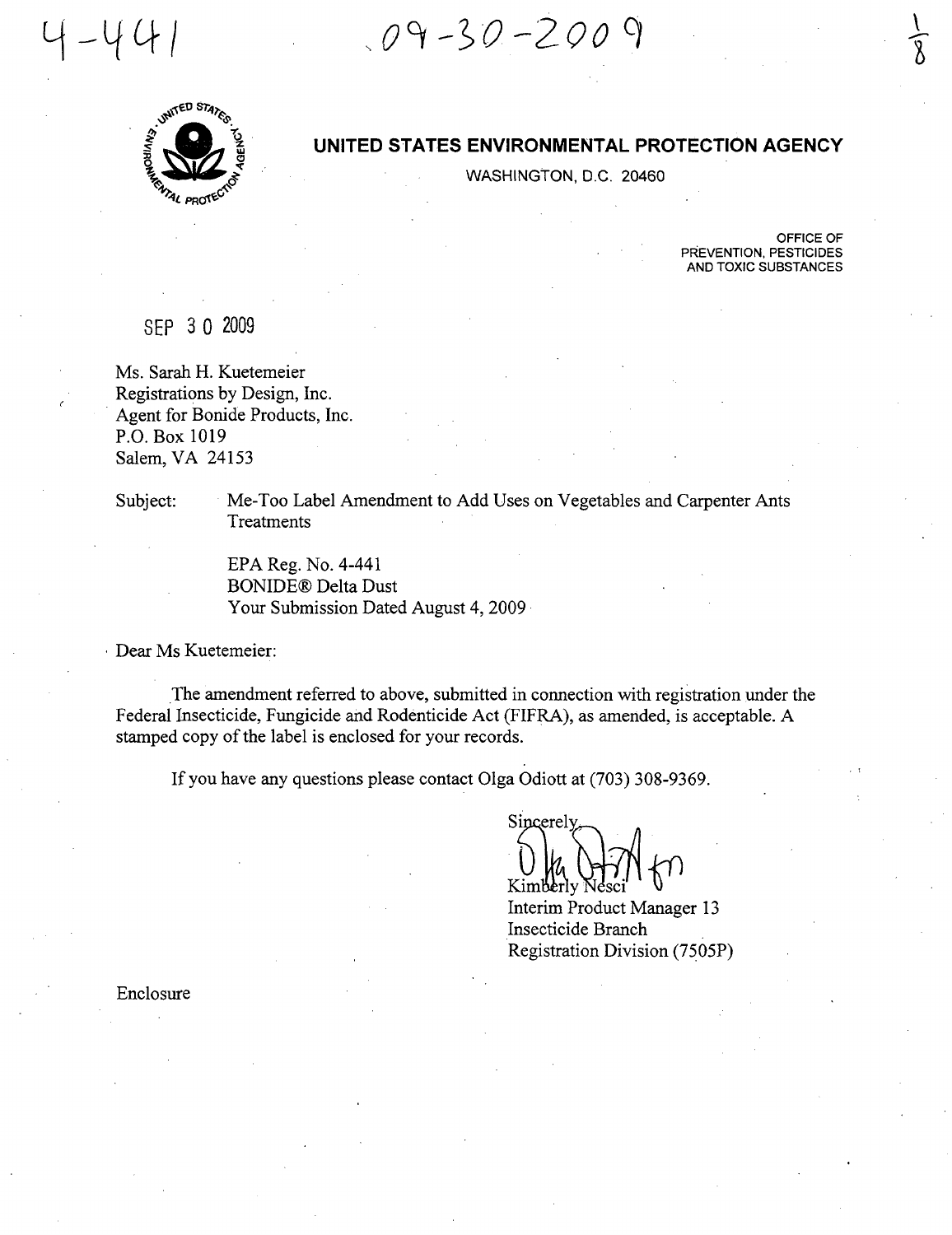

# DELTA DUST

[Additional Brand Names: BONIDE® Termite & Carpenter Ant Dust Ready to Use; BONIDE® Termite & Carpenter Ant Dust; Bonide Bed Bug Beater] .

| <b>Optional Marketing Statements:</b>                       |                                            |  |  |
|-------------------------------------------------------------|--------------------------------------------|--|--|
| Controls Fire Ants                                          | To Control Imported Fire Ants on           |  |  |
| For Indoor/Outdoor Residential Use Only                     | Lawns and Other Residential Areas          |  |  |
| For Household Use                                           | Odorless                                   |  |  |
| Household Ornamental Garden Insect Control                  | Long-Lasting Residual Action               |  |  |
| Controls Ants, Fire Ants, Fleas, Ticks, Termites** and more | Long-Lasting                               |  |  |
| Kills Insects for Up to 8 Months                            | 8 oz. Treats Up to 22 Fire Ant Mounds      |  |  |
| Does not Clump or Absorb Moisture                           | 1 lb. Treats Up to 45 Fire Ant Mounds      |  |  |
| For Use on Ornamentals                                      | 2 lbs. Treats Up to 90 Fire Ant Mounds     |  |  |
| Use on Roses, Flowers and Ornamentals                       | Fast, Effective Kill of Fire Ants          |  |  |
| Controls Many Different Insect Pests                        | Fast, Effective Kill of Stinging Ants      |  |  |
| Easy-to-Use                                                 | Kills Termites, Carpenter Ants and         |  |  |
| Convenient                                                  | Carpenter Bees                             |  |  |
| Kills Fire Ants on Contact - No Watering In Required        | Water-Proof, Does Not Absorb Moisture      |  |  |
| Works Fast                                                  | Kills the Queen                            |  |  |
| Ready-to-Use Dry Treatment of Fire Ant Mounds               | Kills The Mound                            |  |  |
| Water-Proof Dust                                            | Kills Carpenter Ants invading treated wall |  |  |
| Kills Organophosphate & Carbamate Resistant and             | voids for up to 1 year (12 months)         |  |  |
| Non-Resistant Cockroach Strains                             |                                            |  |  |

#### ACTIVE INGREDIENT:

# KEEP OUT OF REACH OF CHILDREN **CAUTION**

See back/side/other panel(s) for additional Precautionary,Statements and First Aid

## NET CONTENTS:

\*\*Iocalized control only

ACCEPT SEP 3 0 2009

Under the Federal insecticide. Fungicide, and Rodenticide Act.<br>as amended, for the pesticide Registered under EPA Reg. No. j

EPA Reg. No. 4-441 Aug. 4, 2009 - Amendment

### EPA Est. No. 4-NY-l Page 1 of 7 Pages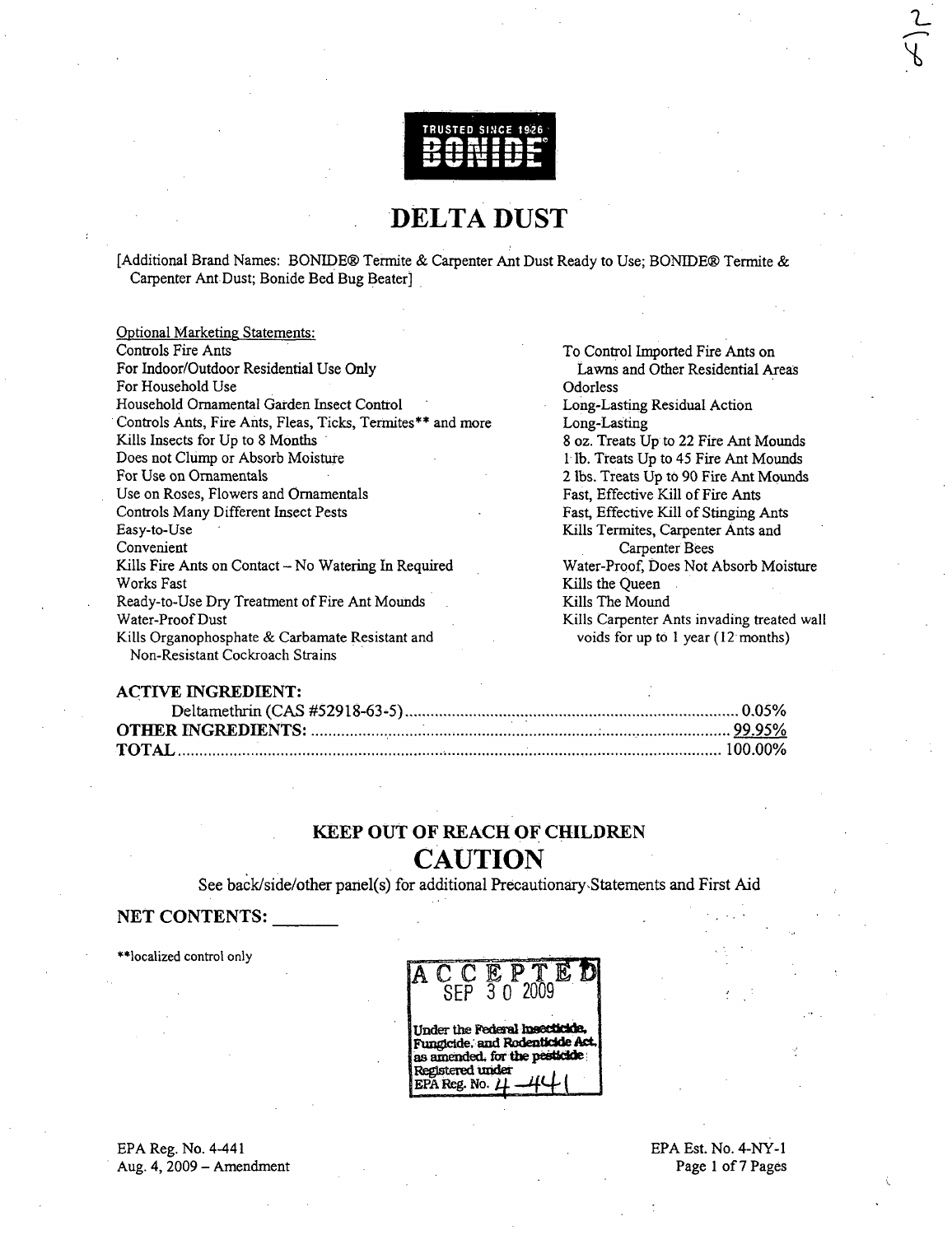| <b>FIRST AID</b><br>Have the product container or label with you when calling a poison control center or doctor, or going for<br>treatment. |                                                                                                                                                                                                                                     |  |  |
|---------------------------------------------------------------------------------------------------------------------------------------------|-------------------------------------------------------------------------------------------------------------------------------------------------------------------------------------------------------------------------------------|--|--|
| If on Skin or<br>Clothing                                                                                                                   | Take off contaminated clothing. Rinse skin immediately with plenty of<br>water for 15-20 minutes. Call a poison control center or doctor for treatment<br>advice.                                                                   |  |  |
| If in Eyes                                                                                                                                  | Hold eye open and rinse slowly and gently with water for 15-20 minutes.<br>Remove contact lenses, if present, after the first 5 minutes, then continue<br>rinsing eye. Call a poison control center or doctor for treatment advice. |  |  |

# **PRECAUTIONARY STATEMENTS HAZARDS TO HUMANS AND DOMESTIC ANIMALS**

**CAUTION:** May be harmful if absorbed through skin. Avoid contact with skin, eyes or clothing. Wash thoroughly with, soap and water after handling. Remove contaminated clothing and wash clothing before reuse.

## **ENVIRONMENTAL HAZARDS**

This product is extremely toxic to fish and aquatic invertebrates. To protect the environment, do not allow pesticide to enter or run off into storm drains, drainage ditches, gutters or surface waters. Applying this product in calm weather when rain is not predicted for the next 24 hours will help to ensure that wind or rain does not blow or wash pesticide off the treatment area. Use with care when applying in areas adjacent to any body of water.

### **DIRECTIONS FOR USE**

It is a violation of Federal law to use this product in a manner inconsistent with its labeling.

**IMPORTANT:** Read the entire Directions for Use and Precautions before using this product. Delta Dust is a ready-to-use' insecticide dust which exhibits effective knock-down and long-lasting control against the pests listed when used according to label directions. Delta Dust can be used for long-lasting pest control in and around homes and their immediate surroundings. Permitted areas of use include but are not limited to:

. -animal quarters -apartments -houses -vegetables

-mobile homes and recreational vehicles .;.household greenhouses -ornamentals

This product is intended for application with a hand duster or from the shaker can, with a paint brush or by other suitable means, to hiding and runway areas and other places where insects are round.

**INDOOR USE:** In living areas, make applications in such a manner as to avoid deposits on exposed surfaces or introducing the material into the air. To avoid the possibility of staining, do not use on carpets, upholstery and other fabrics. Do not apply as a broadcast application indoors. Application is prohibited directly into sewers or drains, or to any area like a gutter where drainage to sewers, storm drains, water bodies, or aquatic habitat can occur. Do not allow the product to enter any drain during or after application.

EPA Reg. No. 4-441 Aug.  $4, 2009 -$  Amendment EPA Est. No. 4-NY-1 Page 2 of 7 Pages  $\frac{5}{9}$ .'6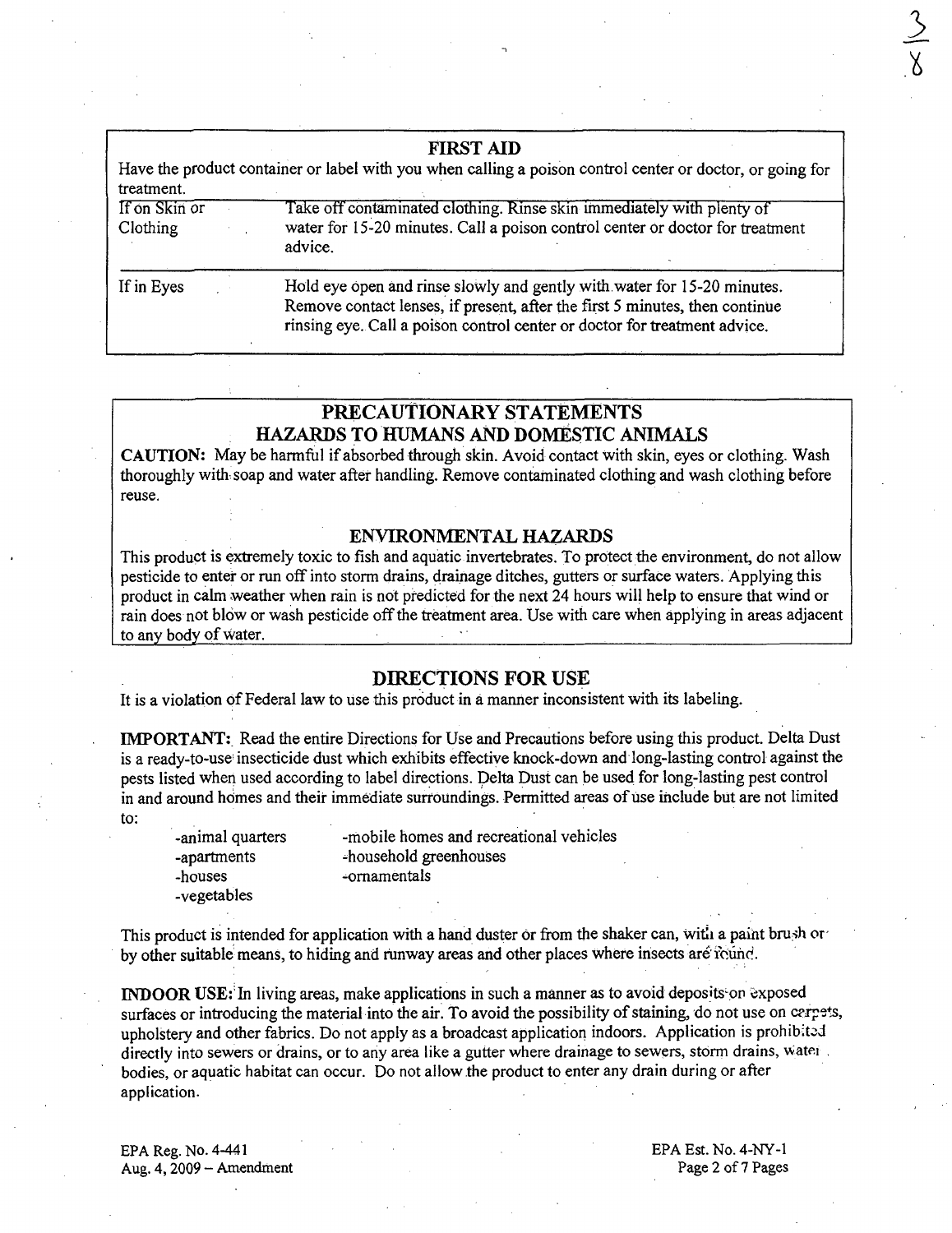To apply insecticide directly into cracks and crevices, use a bulbous duster, or other suitable equipment. Apply lightly and uniformly to infested areas. Pay particular attention to cracks and crevices; service ducts (excluding heating, ventilation and air conditioning); false floors and ceilings; wall voids; around electrical and telephone fittings and equipment; around water and sewer pipes; under and behind cabinets, refrigerators and sinks; around windows and door frames; along baseboards; in attics and crawlspaces. The amount to be applied will vary with the site, but usually be in the range of 2-3 grams of product per square yard  $(0.5$  lbs. per 1,000 sq. ft.).

Ants, Boxelder bugs, Cockroaches (Including Both Resistant and Non-resistant Strains), Crickets, Fleas, Firebrats and Silverfish: Apply Delta Dust thoroughly to all areas where these pests crawl and hide, especially in those areas described above. For Ants apply to aht trails, around doors and windows and other places where ants enter premises.

Termites, Carpenter Ants and Carpenter Bees: Apply to voids or channels in damaged wood members of a structure; to cracks, spaces or 'bearing joints between wooden members of a structure; or between such members and the foundation; and in locations vulnerable to termite attack. Drilling may be necessary prior to applying dust in these locations; but it must be recognized that such drilling and treating of timber in a particular location may not result in complete coverage of infested and vulnerable voids or galleries. This dust can be applied in attics and crawl spaces to prevent entry of dry and Formosan termites at a rate of 0.5 lb. per 1,000 sq. ft. of floor area. In these treatments, all vents and blowers should be closed. Inspect at 6 months and one year to ensure that colony has been killed.

The purpose of such applications of Delta Dust is to kill workers or winged forms of subterranean termites which may be present in the treated channels at the time of treatment. Such applications are not a substitute for mechanical alteration, soil treatment or foundation treatment but merely a supplement. For active termite infestations, get a professional inspection.

Wall Void Treatments: [To control carpenter ants in wall voids for up to one year [12 months],] apply dust into wall voids through existing openings or by drilling a small' hole. Insert end of puffer tip into opening and squeeze container. [Insert tip of hand-duster into opening and squeeze] to apply approximately 0.2 grams (0.07 Ibs/l00 sq. ft.) of dust per wall void [see markings on side of container]. Reseal hole after treatment. Nests in wall voids can be located by listening for insect activity against the . wall.

Centipedes, Ground Beetles, Millipedes, Scorpions; Spiders and :Sowbugs: Apply dust along and behind baseboards, to window and door frames, corners, pipes, storage locations, attics, crawl spaces, and other areas where these pests may enter and crawl.

Wasp and Bees: It is generally advisable to treat wasp and bee nests in the evening when insects are less active and have returned to the nest. Wear protective clothing if deemed necessary to avoid stings. Using a hand or power duster (Actisol or similar equipment) or other suitable means, with extension tubes if necessary, thoroughly dust nest, entrance and surrounding areas where insects alight. Nests in wall-yoids can be located by listening with your ear against the wall. Drill a hole in the area, blow dust in and reseal. For ground wasps, dust entrance and surrounding areas. For best results check nests carefully one cr-tv $\circ$ days after treatment to ensure complete kill, then remove and destroy nest to prevent emergence of newlyhatched insects. If removal is not feasible, retreat the nest, if necessary. Do not use this product to treat. overhead nests.

Webbing Clothes Moths: Use Delta Dust as a crack and crevice treatment in closets and other storage areas where these pests are found. This is an adjunct treatment and will not control moth larvae already on the clothes. DO NOT apply this product directly to clothing.

EPA Reg. No. 4-441 Aug. 4, 2009 - Amendment EPA Est. No. 4-NY-l Page 3 of 7 Pages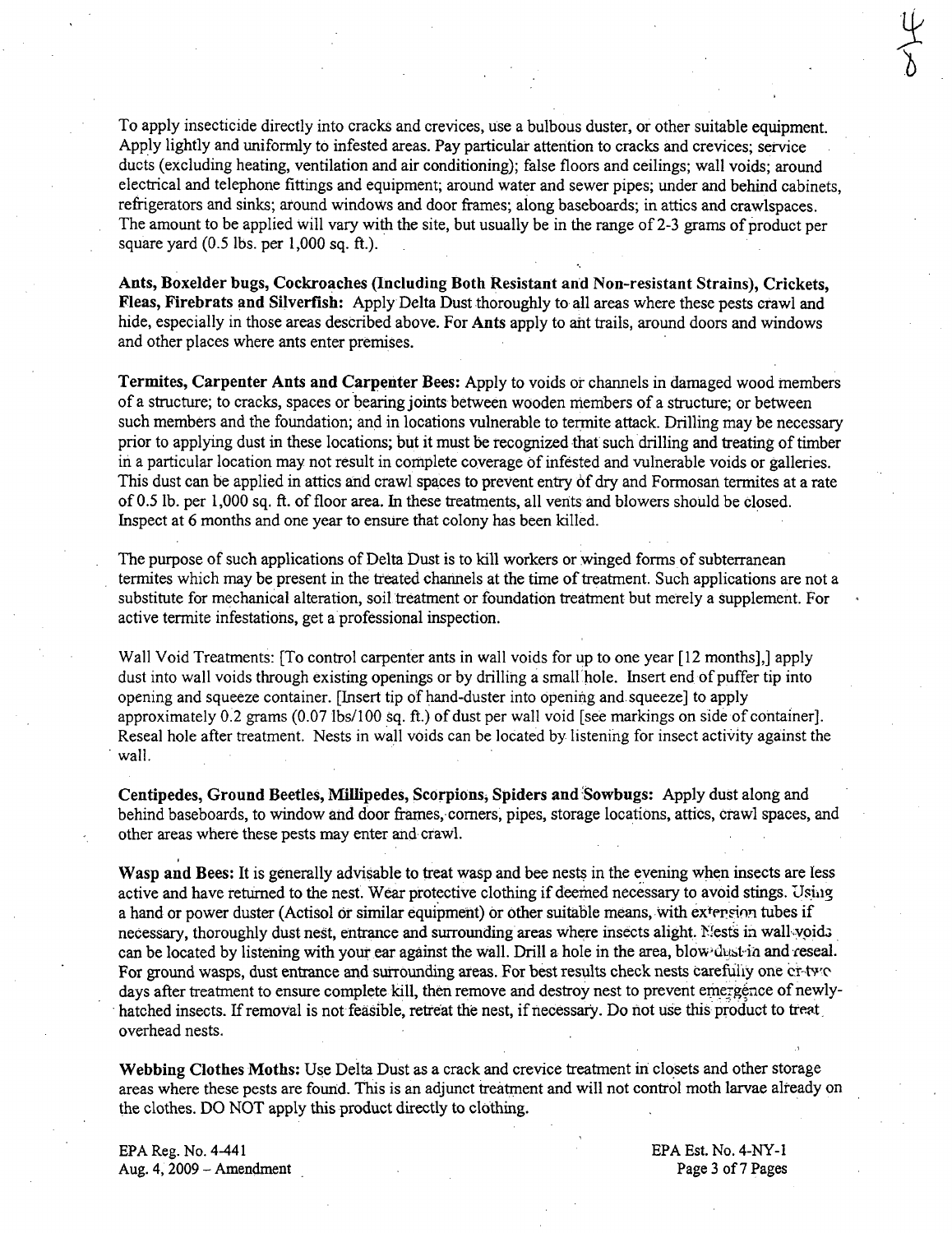Carpet Beetles (Black; Furniture, Common and Varied): Dust where these insects are found, for example: under edges of floor coverings, around baseboards, under rugs and furniture and in closets. Do not apply directly to carpeting.

Bedbugs: Remove linen prior to treatment. Apply dust lightly and uniformly to all areas where these pests are typically found paying particular attention to folds and tufts of mattresses, coils of springs, cracks and hollow posts of bedsteads, picture frame moldings and all cracks and crevices in the room should be treated. Allow powder to remain in contact with surface 4-6 hours. Thoroughly vacuum treated areas, dispose of vacuum bag, and place clean linens on bed.

STORED PRODUCT PESTS: To aid in control of the exposed stages of cadelles, cheese mites, cigarette beetles, confused flour beetles, dark meal worms, drugstore beetles, grain mites, granary weevils, lesser grain borers, merchant grain beetles, red flour beetles, rice weevils, rusty grain beetles, saw-toothed grain beetles, spider beetles, tobacco moths and yellow meal worms. In the home, cover all food processing surfaces and utensils during treatment or thoroughly wash before use. Remove or cover exposed food. Clean up waste materials, dust, dirt and other debris. Thoroughly treat floors, walls and other surfaces in storage and handling areas. Apply dust in cracks and crevices, behind and under cupboards, and other difficult to reach areas where insects may hide. DO NOT apply directly on food, utensils or other areas where food is stored.

ORNAMENTAL PLANT PESTS: For control of aphids, beet armyworms, blister beetles, boxelder bugs, certain leafminers\* (Boxwood, Holly, Oak, Spruce Needle), elm leaf beetle, flea beetles, Japanese beetles\*, leafhoppers, leafrollers, orange tortrix, periodical cicada, plant bugs, rose chafer, rose midges, rose slugs, tent caterpillars, thrips, weevils.

SHRUBS & ORNAMENTALS: Apply when insects or their damage first appear and repeat at weekly intervals if necessary. Apply 8 ounces per 1000 sq. ft. or thoroughly apply to place a thin layer of dust on both the upper and lower sides of leaves, stems and flowers.

ROSES, PETUNIAS, CHRYSANTHEMUMS, GERANIUMS, CARNATIONS and other related flowers: To control many leaf and flower chewing insects, apply as soon as the insect appears and repeat at 7 day intervals as long as insects continue to appear. Apply a thin layer of dust on both upper and lower sides of leaves, stems and flowers.

#### OUTDOOR USE:

Remove all exposed food and cooking utensils. Cover all food handling surfaces or wash thoroughly after treatment and before use. Do not use on edible crops. Do not water the treated area to the point of runoff. Do not make applications during rain.

PERIMETER TREATMENT: Use Delta Dust as a residual treatment for control of ants, bees, centipedes, cockroaches, crickets, firebrats, fleas, ground beetles, millipedes, scorpions, silverfish, slugs, sowbugs, spiders, ticks and wasps. Make a residual treatment around windows and doors, porches, screens; eaves, patios, garages, under stairways, in crawl spaces, and other areas where pests hide. To help prevent the invasion of buildings and structures by these pests, apply thoroughly and uniformly to the foundation and crawl spaces where pests are active and may find entrance.

FLEAS AND TICKS IN RODENT BURROWS: To control fleas and ticks in and around rodent burrows around homes and other buildings, apply dust with a shaker can. Thoroughly apply dust to adequately cover mound and around the perimeter (18" from the outer edge). Be sure to treat abandoned rodent burrows which are suspected of containing fleas and ticks. Treat for a minimum of 5 days for light rodent populations, 10 days when populations are dense. .

EPA Reg. No. 4-441 EPA Est. No. 4-NY-l Aug. 4, 2009 - Amendment Page 4 of 7 Pages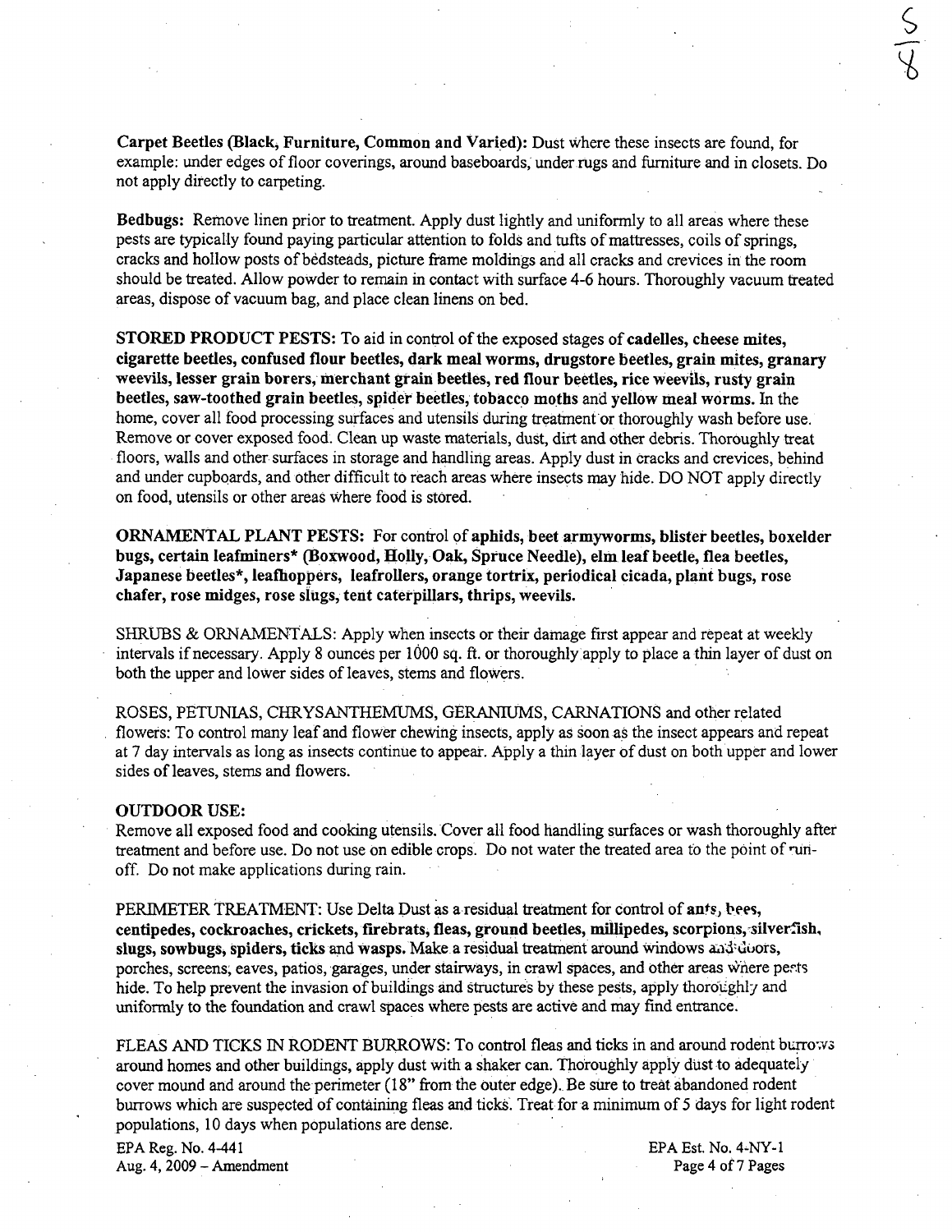HOME VEGETABLE GARDENS: Use a dust applicator such as a shaker can, dust gun, puffer or other bulbous duster, rotary duster or other appropriate available duster. Dust lightly to cover both upper and lower leaf surfaces with a thin, even film of dust. Apply when air is calm to avoid drift and contact with eyes and skin. Start applying at the farthest comer of the treatment area and work backward to avoid contact with dusted surfaces. Allow dust to settle in treated areas before re-entering.

| Vegetable                                                                                                                                                                                                                                                 | <b>Target Pests</b>                                                                                                                                                                                                                                                                                                                                                                       | <b>Remarks</b>                                                                                                                                     | <b>Application Rate:</b><br>Ounces of<br>Dust/100 sq. ft. |
|-----------------------------------------------------------------------------------------------------------------------------------------------------------------------------------------------------------------------------------------------------------|-------------------------------------------------------------------------------------------------------------------------------------------------------------------------------------------------------------------------------------------------------------------------------------------------------------------------------------------------------------------------------------------|----------------------------------------------------------------------------------------------------------------------------------------------------|-----------------------------------------------------------|
| Artichoke, Globe                                                                                                                                                                                                                                          | Aphids, armyworm, cabbage<br>looper, cribrate weevil,<br>leafminers, lygus bug (plant<br>bug), pale striped flea beetles,                                                                                                                                                                                                                                                                 | Do not exceed 5 applications<br>per growing season. Allow 3<br>days between applications. Do<br>not apply within 3 days of                         | 2                                                         |
| Bulb Vegetables-<br>garlic, leeks, onions,<br>shallots                                                                                                                                                                                                    | plume moth, probas bug<br>Cutworms, stink bugs, thrips                                                                                                                                                                                                                                                                                                                                    | harvest.<br>Do not exceed 4 applications<br>per growing season. Allow 5<br>days between applications Do<br>not apply within one day of<br>harvest. | $\overline{c}$                                            |
| Corn, sweet                                                                                                                                                                                                                                               | Aphids, armyworms, chinch<br>bugs, click beetle, corn earworm,<br>corn rootworm (adult),<br>cutworms, European corn borer,<br>flea beetles, grasshoppers,<br>Japanese beetle (adult), June<br>beetle (adult), Masked chafer<br>(adult), southern corn borer,<br>south-western corn borer, stalk<br>borer, stink bugs, webworms                                                            | Do not exceed 16 applications<br>per growing season. Do not<br>apply within 24 hours of<br>harvest.                                                | $\overline{c}$                                            |
| Corn, pop                                                                                                                                                                                                                                                 | Aphids, armyworms, chinch<br>bugs, click beetle, corn earworm,<br>corn rootworm (adult),<br>cutworms, European corn borer,<br>flea beetles, grasshoppers,<br>Japanese beetle (adult), June<br>beetle (adult), Masked chafer<br>(adult), southern corn borer,<br>south-western corn borer, stalk<br>borer, stink bugs, webworms                                                            | Do not exceed 4 applications<br>per growing season. Allow 21<br>days between applications.                                                         | $1\frac{1}{2}$                                            |
| Cucurbit Vegetables-<br>cantaloupes, chayote,<br>Chinese waxgourd,<br>citron melon, cucumber,<br>gherkin, gourds,<br>Momordica species<br>(balsam apple, balsam<br>pear, bitter melon,<br>Chinese cucumber),<br>muskmelon, pumpkin,<br>squash, watermelon | Armyworm, cabbage looper,<br>Colorado potato beetle, corn<br>earworm, cucumber beetles,<br>cutworms, diamondback moth<br>(larvae), flea beetles,<br>grasshoppers, green peach aphid,<br>leafhoppers, leafminers,<br>melonworm, pickleworm, stink<br>bugs, tarnished plant bug,<br>tobacco budworm, tomato<br>pinworm, vegetable weevil<br>(adult), western plant bug,<br>whitefly (adult) | Do not exceed 6 applications<br>per growing season. Allow 3<br>days between applications. Do<br>not apply within 3 days of<br>harvest.             | $\mathbf{2}$<br>$\epsilon \rightarrow \gamma$             |

 $\frac{1}{2}$  $\sqrt{ }$  $\mathcal{P}$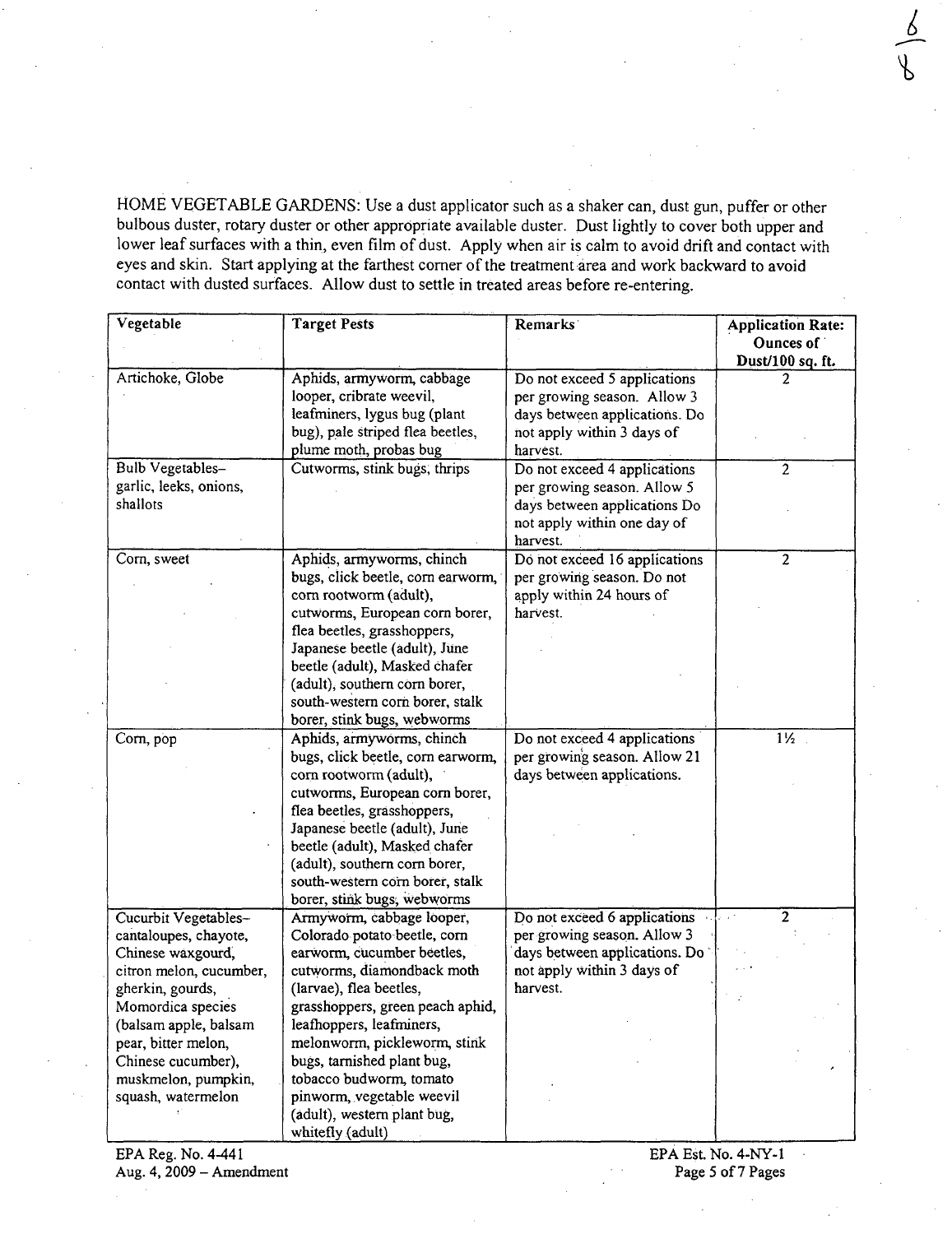| Fruiting Vegetables-       | Aphids, armyworm, cabbage          | Do not exceed 6 applications   | $\overline{c}$ |
|----------------------------|------------------------------------|--------------------------------|----------------|
| eggplant, groundcherry,    | looper, Colorado potato beetle,    | per growing season. Allow 5    |                |
| pepinos, peppers,          | cucumber beetle, cutworms,         | days between applications. Do  |                |
| tomatillo, tomato          | diamondback moth, European         | not apply within 1 day of      |                |
|                            | corn borer, flea beetles, imported | harvest.                       |                |
|                            | cabbageworm, leafminers,           |                                |                |
|                            | pepper weevil, stink bugs,         |                                |                |
|                            | tarnished plant bug, thrips,       |                                |                |
|                            | tomato fruitworm (corn             |                                |                |
|                            | earworm), tomato pinworm,          |                                |                |
|                            | variegated cutworm, whitefly       |                                |                |
| Root Vegetables-carrot,    | Armyworm, cabbage looper,          | Do not exceed 5 applications   | $\overline{2}$ |
| celeriac, chervil (turnip- | Colorado potato beetle,            | per growing season. Allow 3    |                |
| rooted), chicory, edible   | cutworms, European.corn borer,     | days between applications. Do  |                |
| burdock, garden beet,      | flea beetles, green peach aphid,   | not apply within 3 days of     |                |
| ginseng, horseradish,      | leafhoppers, lygus bug (plant      | harvest. Other than radishes,  |                |
| parsley (turnip-rooted),   | bug), pea aphid, tarnished plant   | applications may not be made   |                |
| parsnip, radish, oriental  | bug                                | to root vegetables whose tops  |                |
| radish, rutabaga, salsify, |                                    | or leaves are to be harvested  |                |
| black salsify, Spanish     |                                    | for human consumption.         |                |
| salsify, skirret, turnip   |                                    |                                |                |
| Turberous                  | Armyworm, cabbage looper,          | Do not exceed 5 applications   | $\overline{c}$ |
| & Corm Vegetables-         | Colorado potato beetle,            | per growing season. Allow 3    |                |
| potato, sweet potato,      | cutworms, European corn borer,     | days between applications. Do  |                |
| arracacha, arrowroot,      | flea beetles, green peach aphid,   | not apply within 3 days of     |                |
| Chinese artichoke,         | leafhoppers, lygus bug (plant      | harvest. Applications may not  |                |
| Jerusalem artichoke.       | bug), pea aphid, tarnished plant   | be made to tuberous or corm    |                |
| edible Canna, bitter and   | bug                                | vegetables whose tops or       |                |
| sweet cassava, chayote     |                                    | leaves are to be harvested for |                |
| (root), chufa, dasheen,    |                                    | human consumption.             |                |
| ginger, leren tanier,      |                                    |                                |                |
| tumeric, yarn bean, true   |                                    |                                |                |
| yam                        |                                    |                                |                |

### USE DIRECTIONS FOR FIRE ANT TREATMENT

IMPORTED FIRE ANT MOUND TREATMENT: Apply Delta Dust with a shaker can. Thoroughly apply dust to adequately cover mound and around the perimeter (18" from the outer edge of the mound). A second treatment may be necessary if complete control is not obtained. DO NOt DISTURB THE MOUND PRIOR TO APPLICATION. If possible, treat all colonies in the vicinity. Also, treat colonies which have not yet constructed a mound.

[Alternate directions – Evenly sprinkle one tablespoon (approximately  $\frac{1}{2}$  oz.) of Delta Dust over the top of each mound. Do not water in or disturb the mound. Apply when temperatures are between 65 $^{\circ}$  and  $\delta$ 0 $^{\circ}$ F. Allow 3 to 4 days for maximum control, then repeat as necessary. Do not use food utencile, such as a teaspoon or measuring cups, for food after use with pesticides.

## STORAGE AND DISPOSAL

Storage: Store and transport in an upright position. Store product in original container in a cool, dry, locked place out of reach of children.

Disposal: If empty - Nonrefillable container. Do not reuse or refill this container. Place in trash or offer for recycling if available. If partly filled - Call your local solid waste agency for disposal instructions. Never place unused product down any indoor or outdoor drain.

EPA Reg. No. 4-441 Aug. 4, 2009 - Amendment EPA Est. No. 4-NY-l Page 6 of 7 Pages